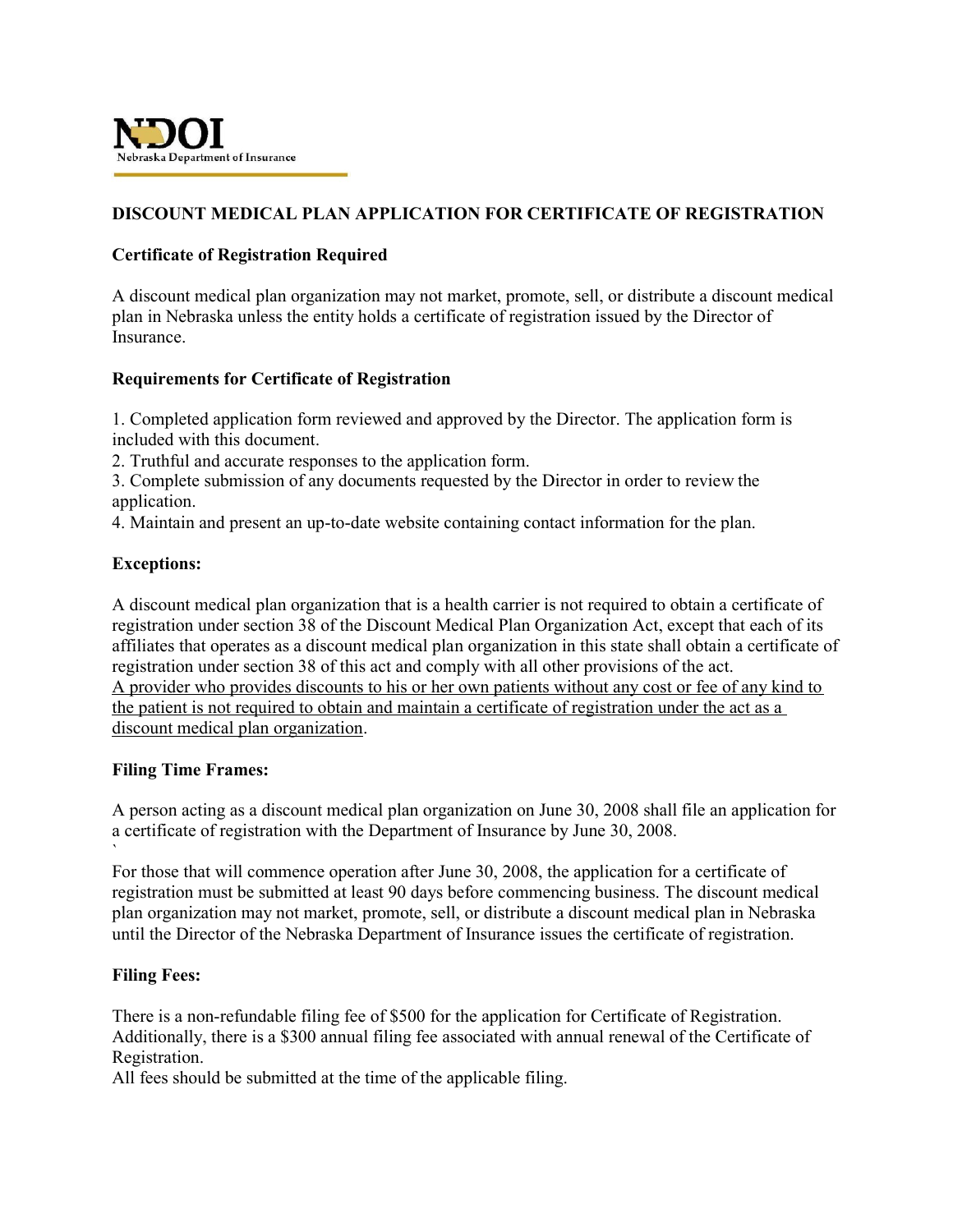## **Biographical Affidavit Forms:**

Required biographical affidavits should be submitted with the application for Certificate of Registration.

#### **Certificate of Registration Application Form**

1. Name of applicant (card supplier):

2. List all names under which the Discount Medical Plan will be marketed in Nebraska. Please provide the URL and/or internet web address from which the plan may be marketed. If the URL and/or internet web address changes, those changes must be provided to the Department of Insurance immediately.

<u> 1989 - Johann Stoff, amerikansk politiker (d. 1989)</u> <u> 1999 - Johann Stoff, amerikansk politiker (d. 1989)</u>

3. Owner and/or controlling entity of the Discount Medical Plan. Include an address, phone number, fax number and email where the owner and/or controlling entity may be contacted:

4. List all Officers and Directors of the Discount Medical Plan and their addresses that are responsible for the conduct of the organizations' affairs, including but not limited to any contractual or other arrangements with such persons and the discount medical plan organization. (A completed NAIC biographical affidavit form should be provided for each Officer and Director):

> <u> 1989 - Johann Stoff, amerikansk politiker (d. 1989)</u>

## **\*ANY CHANGES MUST BE REPORTED PROMPTLY\***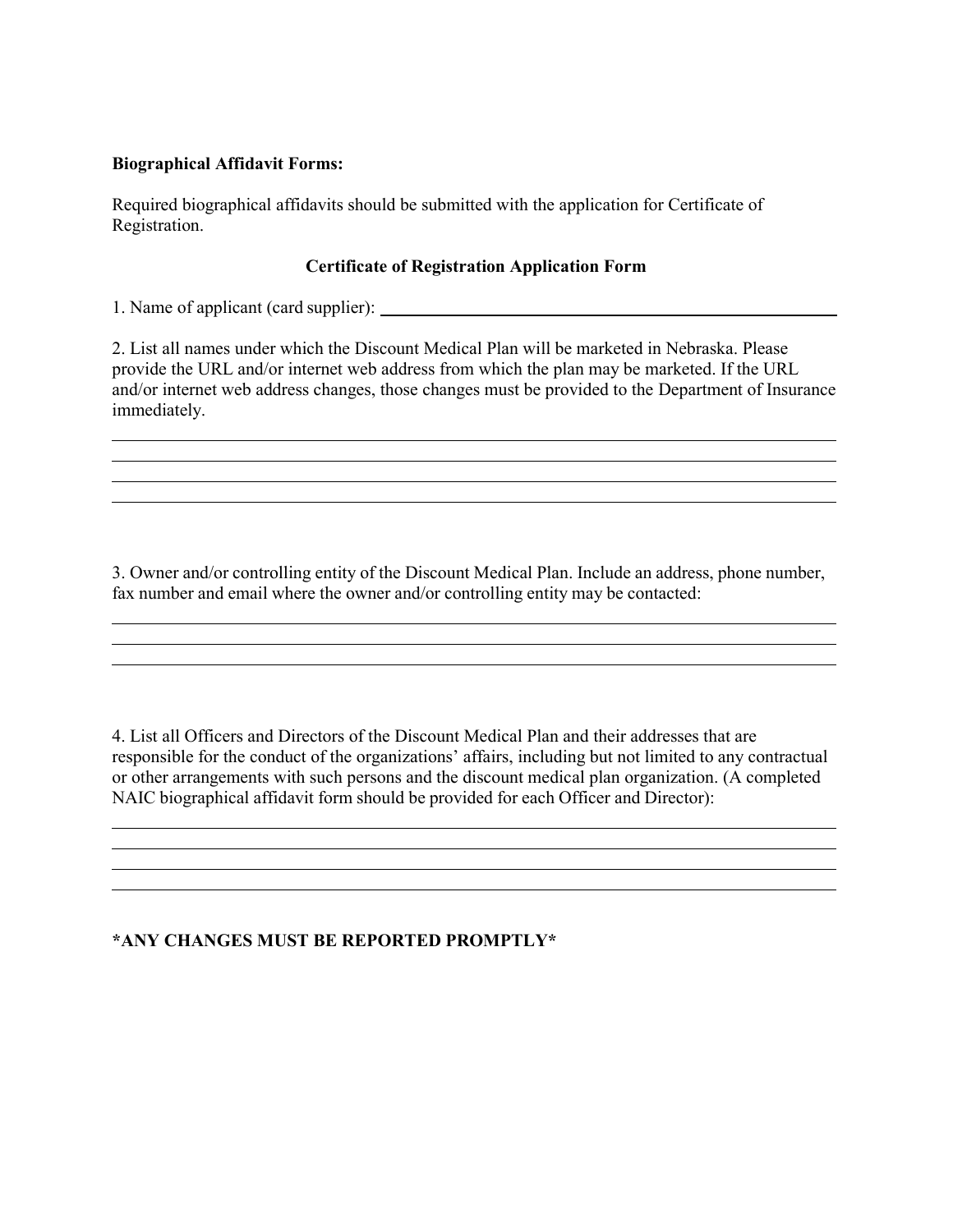5. Have any persons listed in question four been convicted of a crime, had a judgment withheld or deferred, or are currently charged with committing a crime? "Crime" includes a misdemeanor, felony or a military offense.

If you answer yes, please attach to this application:

a.) a written statement explaining the circumstances of each incident;

b.) a certified copy of the charging document; and

c.) a certified copy of the official document, which demonstrates the resolution of the charges or any final judgment

<u> 1989 - Andrea Santa Andrea Santa Andrea Santa Andrea Santa Andrea Santa Andrea Santa Andrea Santa Andrea San</u> <u> 1989 - Johann Stoff, amerikansk politiker (\* 1908)</u>

6. Please list the manager/point of contact for Nebraska business (please attach completed biographical affidavit).

| Name:                  |                                                                                                                                                                                                                                      |  |  |
|------------------------|--------------------------------------------------------------------------------------------------------------------------------------------------------------------------------------------------------------------------------------|--|--|
| <b>Street Address:</b> | <u>and the state of the state of the state of the state of the state of the state of the state of the state of the state of the state of the state of the state of the state of the state of the state of the state of the state</u> |  |  |
|                        |                                                                                                                                                                                                                                      |  |  |
| Phone:                 |                                                                                                                                                                                                                                      |  |  |
| Fax:                   |                                                                                                                                                                                                                                      |  |  |
| E-Mail:                |                                                                                                                                                                                                                                      |  |  |

# **\*ANY CHANGES MUST BE REPORTED PROMPTLY\***

7. Have any persons listed in question six been convicted of a crime, had a judgment withheld or deferred, or are currently charged with committing a crime? "Crime" includes a misdemeanor, felony or a military offense.

If you answer yes, please attach to this application:

a.) a written statement explaining the circumstances of each incident;

b.) a certified copy of the charging document; and

c.) a certified copy of the official document, which demonstrates the resolution of the charges or any final judgement.

<u> 1989 - Johann Stoff, amerikansk politiker (d. 1989)</u> <u> 1989 - Johann Stoff, amerikansk politiker (\* 1908)</u> and the control of the control of the control of the control of the control of the control of the control of the 

<u> 1989 - Johann Stoff, amerikansk politiker (\* 1908)</u> <u> 1989 - Johann Stoff, amerikansk politiker (d. 1989)</u> <u> 1989 - Johann Stoff, deutscher Stoffen und der Stoffen und der Stoffen und der Stoffen und der Stoffen und der</u>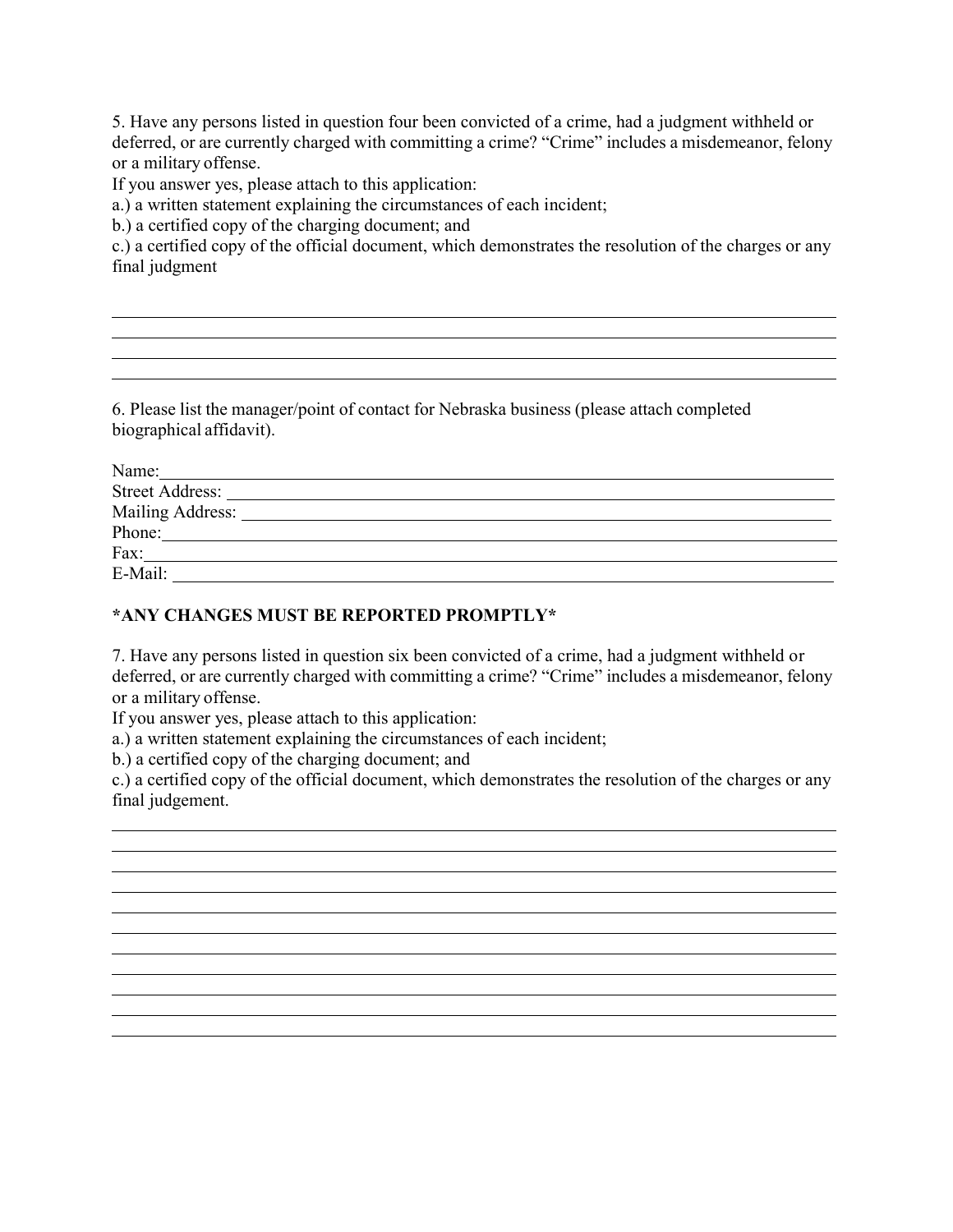8. Principal Administrative Office Address and contact information:

| <b>Street Address:</b> |  |
|------------------------|--|
| Mailing Address:       |  |
| Phone:                 |  |
| Fax:                   |  |
| E-Mail:                |  |

## **\*ANY CHANGES MUST BE REPORTED PROMPTLY\***

9. Has the Discount Medical Plan Organization and/or affiliates had a previous application for certificate of registration or application for a license denied, revoked, suspended, or terminated for cause or is under investigation for or has been found in violation of any statute, regulation or has been sued by any entity in any jurisdiction within the previous five years or is the subject of any pending action? If yes, please explain in detail below and please provide what resolution, if any, was obtained:

<u> 1989 - Johann Stoff, amerikansk politiker (d. 1989)</u>

<u> 1989 - Johann Stoff, amerikansk politiker (d. 1989)</u> and the control of the control of the control of the control of the control of the control of the control of the <u> 1989 - Andrea Santa Alemania, amerikana amerikana amerikana amerikana amerikana amerikana amerikana amerikan</u>

<u> 1989 - Johann Stoff, amerikansk politiker (\* 1908)</u>

<u> 1989 - Johann Stoff, amerikansk politiker (\* 1908)</u> and the control of the control of the control of the control of the control of the control of the control of the

10. Provide a description of the Discount Medical Plan Organization's expertise in operating a discount medical plan business. Please attach supporting documentation if applicable: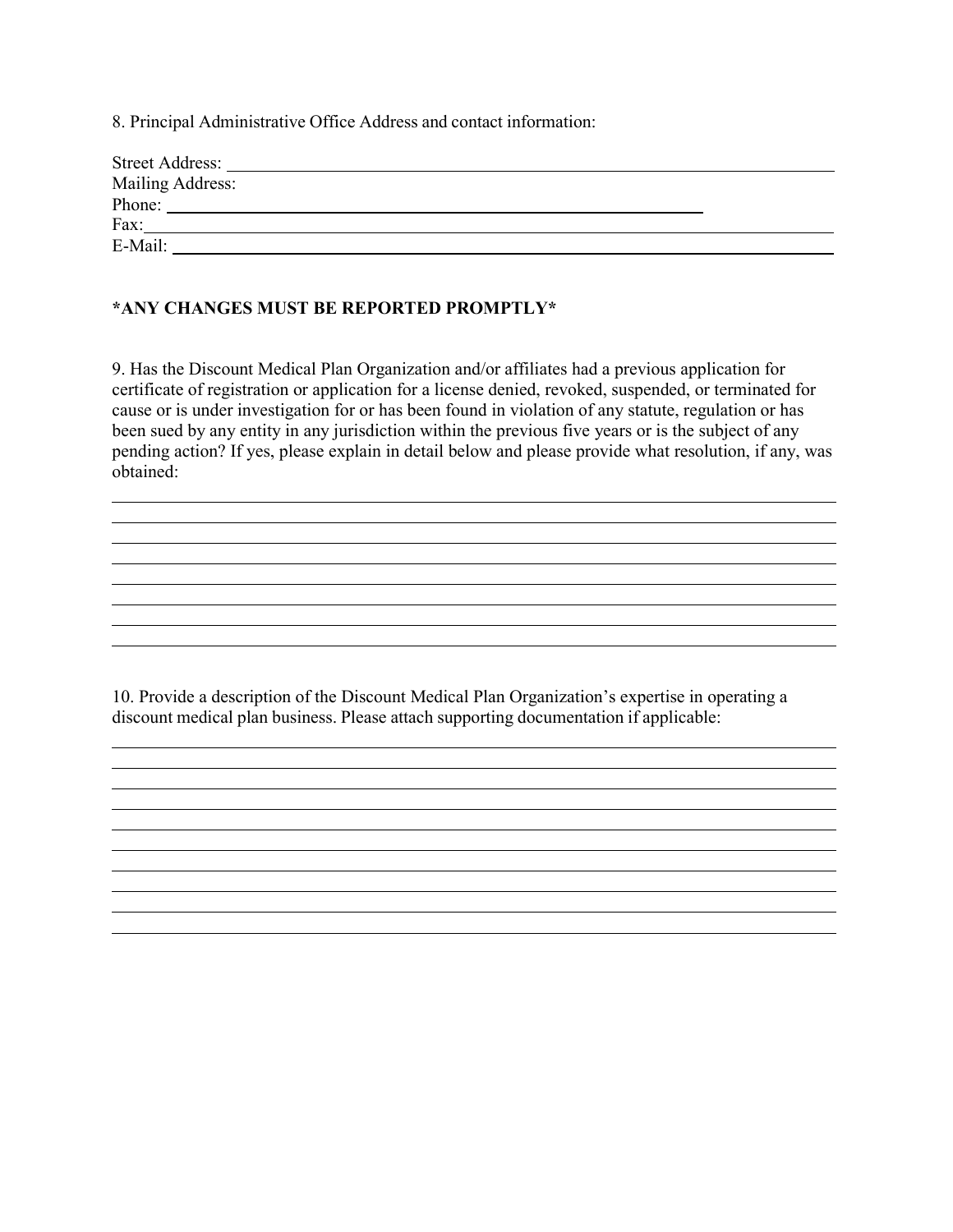11. Please provide evidence of financial stability. Please attach supporting documentation:

12. Describe how the Discount Medical Plan Organization will be advertised and/or promoted. Additionally, please provide samples of the advertising and promotional materials to be used in Nebraska, a sample card and all accompanying information provided to enrollees that will be used, and a sample of the purchase agreement. Advertising material must comply with the Discount Medical Plan Organization Act.

<u> 1989 - Johann Stoff, amerikansk politiker (d. 1989)</u> <u> 1989 - Johann Stoff, amerikansk politiker (\* 1908)</u>

13. List all health care providers (please include addresses and phone numbers) currently under contract or supply evidence that you have a contract with an established provider network (a listing may be attached). Additionally, please include information describing or illustrating how users can access a listing of all providers who participate in the network and/or honor your discount.

<u> 1989 - Johann Stoff, amerikansk politiker (d. 1989)</u> <u> 1989 - Andrea Santa Alemania, amerikana amerikana amerikana amerikana amerikana amerikana amerikana amerikan</u> <u> 1989 - Johann Stoff, amerikansk politiker (d. 1989)</u>

14. Provide the name and contact information for the Discount Medical Plan Organization's Compliance Officer:

| Name:                  |  |  |
|------------------------|--|--|
| <b>Street Address:</b> |  |  |
| Mailing Address:       |  |  |
| Phone:                 |  |  |
| Fax:                   |  |  |
| E-mail                 |  |  |

#### **\*ANY CHANGES MUST BE REPORTED PROMPTLY\***